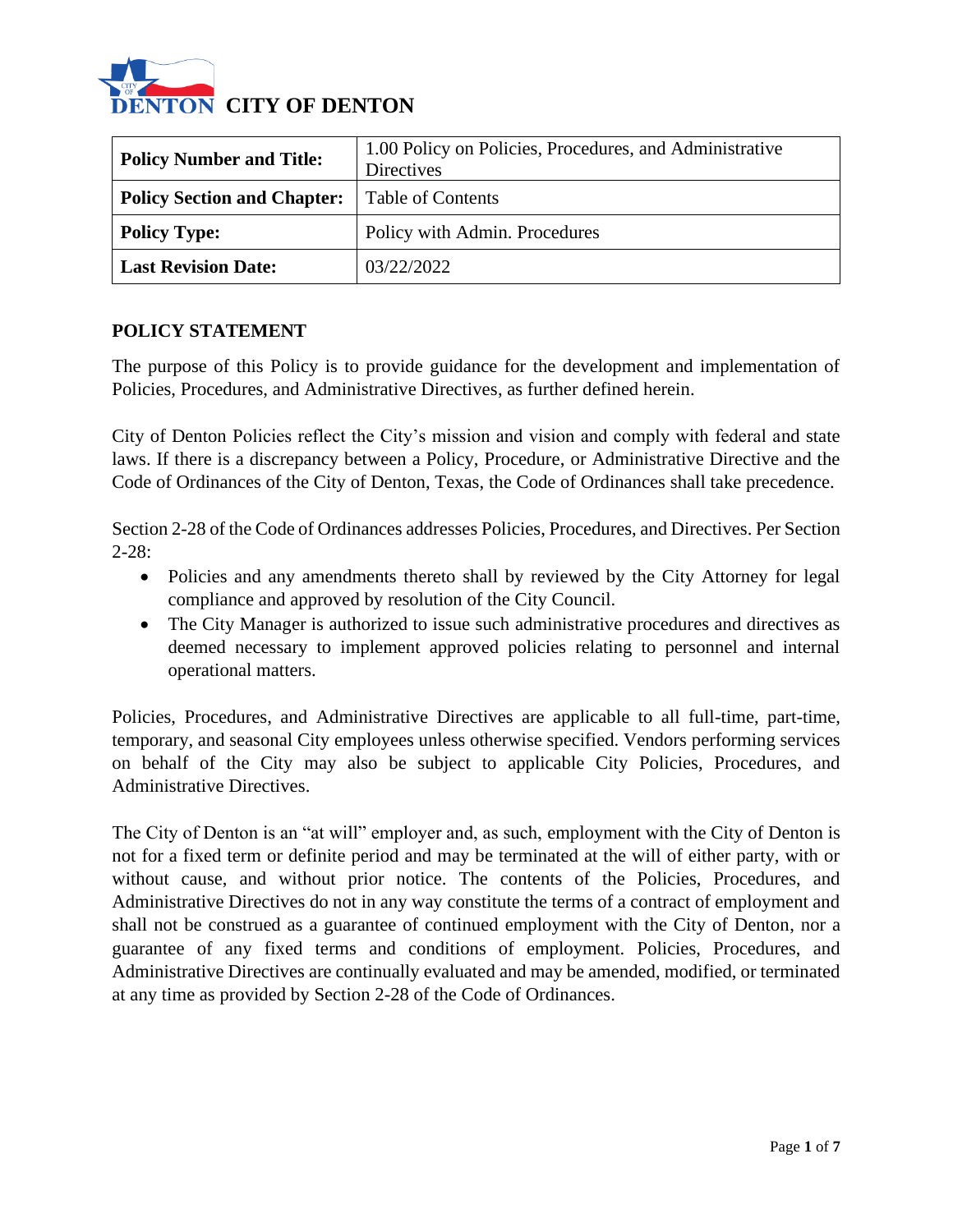# **DEFINITIONS**

- 1. "Administrative Directive" or "Directive" is a written statement from the City Manager to City employees establishing rules and regulations concerning internal operational matters of the City.
- 2. "Administrative Procedure" or "Procedure" is a specific and detailed statement of the means and methods by which City staff and management implements a policy. The City Manager is authorized to issue such Administrative Procedures and Directives as deemed necessary to implement approved Policies relating to personnel and internal operational matters.
- 3. "Non-substantive change" means a revision to an Administrative Directive or Administrative Procedure that does not directly affect the substance of the Directive or Procedure or in any way modify its meaning or intent. Non-substantive changes include, but are not limited to, edits related to document formatting, grammar, punctuation, and style. Non-substantive changes do not require routing for review and approval and can be made as needed by a Policy Program Administrator.
- 4. "Policy" is a statement of overall philosophy and direction, describing goals to be accomplished and programs to be established. Policies and any amendments thereto shall be reviewed by the City Attorney for legal compliance and approved by resolution of the City Council.
- 5. "Policy/Procedure/Administrative Directive Owner" means the individual staff member responsible for reviewing and monitoring the Policy, Procedure, or Administrative Directive and any necessary updates or revisions.
- 6. "Policy Program Administrator(s)" are the staff member(s) designated by the City Manager responsible for defining and administering the requirements of the City's Policies, Procedures, and Administrative Directive program and coordinating and recording Policies, Procedures, and Administrative Directives.
- 7. "Policy Review Committee (PRC)" is a committee of department representatives assigned to assist with Policy, Procedure, and Administrative Directive reviews as further defined in this Policy.
- 8. "Substantive change" means a revision to a Policy, Procedure, or Administrative Directive that materially alters its meaning or intent. Substantive changes include, but are not limited to, addition or deletion of a definition, change in application of the Policy, Procedure, or Administrative Directive, or revisions made to reflect current operational practices or changes in applicable laws or regulations.
- 9. "Supporting Documents" means ancillary documentation, typically containing tactical content that will change with some frequency and that is necessary for employees to have access to in order to ensure compliance with Policies, Procedures, and Administrative Directives (example – retention schedule associated with Records Retention Policy).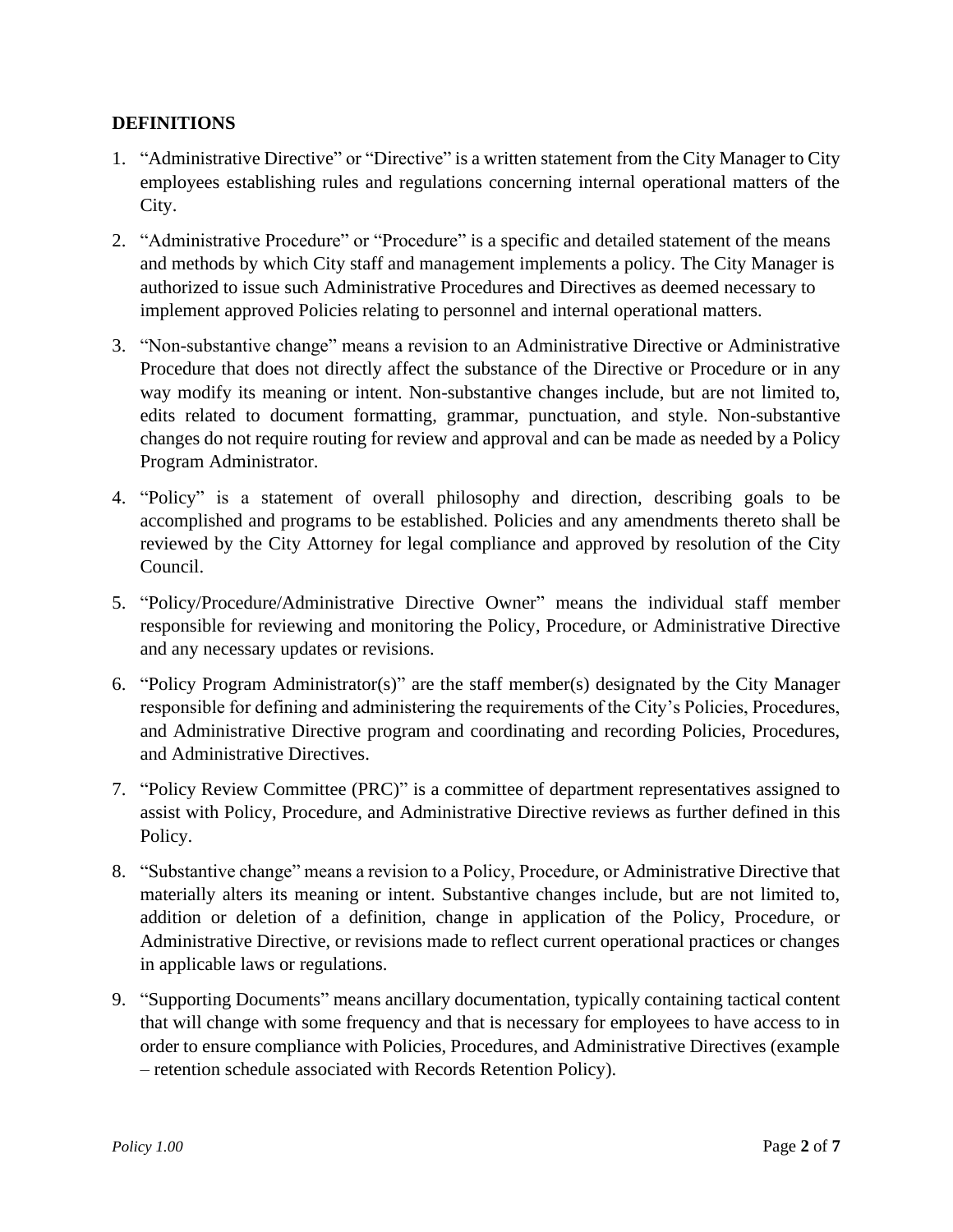### **ADMINISTRATIVE PROCEDURES**

### **I. General Rules**

- A. Policies, Procedures, and Administrative Directives need to define the department that retains primary responsibility for the Policy, Procedure, or Administrative Directive. Once specified, that department will be responsible for periodic reviews and necessary updates of the Policy, Procedure, or Administrative Directive and serve as the primary point of contact for any questions.
- B. Approved Policies, Procedures, and Administrative Directives will be placed on the City of Denton website and the internal employee SharePoint site. A Policy Program Administrator will be responsible for ensuring that approved Policies, Procedures, and Administrative Directives are appropriately placed on both sites.
- C. The Policy Program Administrator will also maintain a database of current and previous Policies, Procedures, and Administrative Directives, and evidence of their approval, for record retention purposes.

### **II. Development, Revision, Deletion, and Review**

- A. City leadership and department directors are responsible for determining when new or revised Policies, Procedures, or Administrative Directives are required. The responsible department will assign a Policy/Procedure/Administrative Directive Owner responsible for drafting and submitting the Policy or Procedure for review and approval per the requirements of **Section IV** below.
- B. New and amended Policies shall be reviewed by the City Attorney for legal compliance and approved by resolution of the City Council.
- C. Procedures and Administrative Directives can be issued and amended by the City Manager as deemed necessary to implement approved policies relating to personnel and internal operational matters.
- D. Policy/Procedure/Administrative Directive Owners should review Policies, Procedures, and Administrative Directives that fall under their responsibility at least annually unless otherwise required by state or federal law in order to ensure continued relevance of the Policy, Procedure, or Administrative Directive.

# **III. Template Usage**

A. Policies, Procedures, and Administrative Directives should be documented utilizing the template attached as **Exhibit A**.

# **IV. Process for Creating, Updating, or Deleting**

A. This workflow should be utilized when a Policy is created, updated, or deleted requiring the approval of City Council. In the document template (**Exhibit A**), the "Policy Statement" must be adopted, revised, or deleted by the City Council.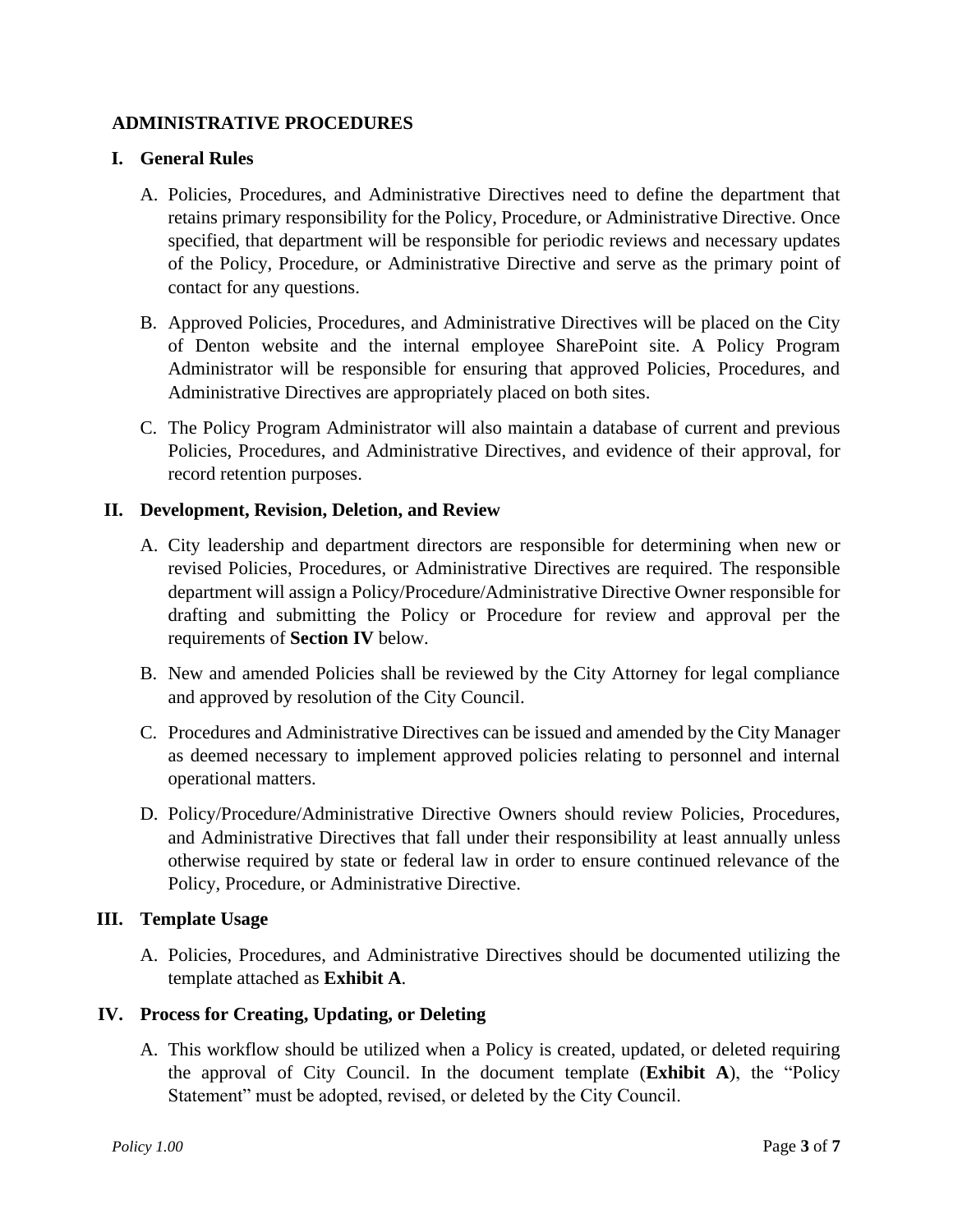- 1. Policy/Procedure/Administrative Directive Owner forwards a draft of the proposed Policy/Procedure to the Policy Program Administrator.
- 2. The Policy Program Administrator performs an initial review, which may include reviewing the Policy/Procedure with Human Resources and/or Compliance representatives to understand the purpose of the proposed Policy/Procedure and how it may relate with other approved policies/procedures/directives. Depending on the content of the proposed Policy/Procedure, it may be reviewed with key stakeholders before proceeding to a general PRC review.
- 3. Policy/Procedure/Administrative Directive Owner provides a summary of the proposed Policy/Procedure changes or addition to the Policy Program Administrator. The Policy Program Administrator sends the draft Policy/Procedure and the summary to PRC for review and comment.
- 4. PRC members submit any questions or feedback to the Policy Owner for consideration and any necessary changes.
- 5. The Policy/Procedure Owner updates the draft Policy/Procedure, considering and incorporating appropriate PRC feedback, and forwards one red-lined version of the draft Policy/Procedure and one "clean" version of the Policy/Procedure to the Policy Program Administrator.
- 6. The Policy Program Administrator reviews and forwards the Policy/Procedure to the City Attorney's office for review. Each Policy/Procedure/Administrative Directive Owner should work with their assigned attorney to review any substantive questions. After such review has been performed, the attorney assigned to Compliance will work with the Policy Program Administrator to finalize review and approval of such Policy/Procedure. Should the City Attorney have any questions or concerns regarding the Policy/Procedure, the City Attorney will work with the Policy/Procedure Owner to resolve. The City Attorney will need to certify that the Policy/Procedure does not breach any laws or regulations before the Policy/Procedure can continue through the approval process. City Attorney approval will be provided to the Policy/Procedure/Administrative Directive Owner and the Policy Program Administrator.
- 7. The Policy Program Administrator reviews and forwards the Policy/Procedure to the City Manager for review and approval along with a summary of the PRC feedback and issues or concerns raised and/or resolved. City Manager approval will be provided to the Policy/Procedure/Administrative Directive Owner and the Policy Program Administrator.
- 8. Following City Attorney and City Manager approval, the Policy/Procedure/Administrative Directive Owner coordinates with the Policy Program Administrator to prepare the documents necessary for the City Secretary's office to have the Policy/Procedure placed on City Council agenda for approval, as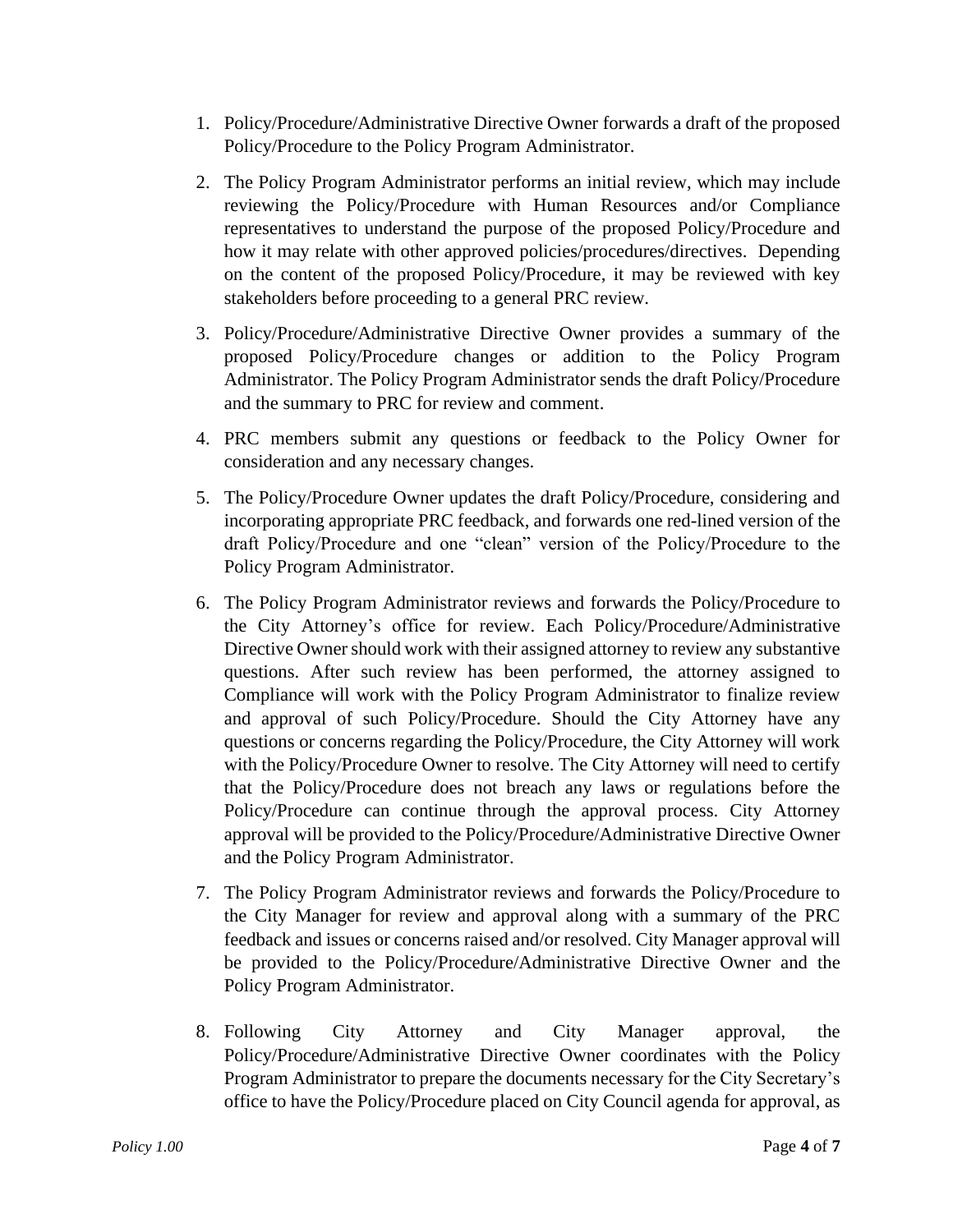required. Proposed deletion of Policies/Procedures will also require approval of City Council. While the Policy/Procedure/Administrative Directive Owner is responsible for drafting an Agenda Information Sheet (AIS) and any other documentation required by the City Secretary's office, the Policy Program Administrator will provide necessary templates, guidance, and will review documentation for consistency before being sent to the City Secretary's office.

- 9. The Policy/Procedure/Administrative Directive Owner will be responsible for responding to any requests for information or questions about the Policy/Procedure from City Council.
- 10. Upon Policy/Procedure approval by the City Council, the Policy Program Administrator documents approval of the Policy/Procedure into the appropriate database along with the Resolution number and confirms placement of Policy/Procedure on internal and external facing Policy webpages.
- 11. The Policy/Procedure/Administrative Directive Owner drafts a summary of the Policy/Procedure to be provided to employees and forwards the summary to the Policy Program Administrator.
- 12. The Policy Program Administrator sends the employee summary, along with a final clean copy of the approved Policy or Policy/Procedure, to all City employees.
- B. The above workflow, as outlined in **Section A,** should also generally be utilized when an Administrative Directive is created, updated, or deleted, except that City Council approval is not required. In their sole discretion, the City Manager may issue, amend, or delete an Administrative Directive to the organization. The City Manager may bypass the PRC process if deemed necessary in their sole discretion or due to time-sensitivity.

# **V. Roles & Responsibilities**

- A. Policy Review Committee ("PRC"):
	- 1. Purpose of the PRC
		- a. PRC members represent their respective departments in the Policy/Procedure/Administrative Directive review process by evaluating and providing feedback on drafts of new and updated Policies, Procedures, and Administrative Directives for general understanding and applicability to department operations. PRC members are expected to solicit feedback on proposed new or modified policies and will provide appropriate information to their respective departments regarding the implementation of policies.
	- 2. PRC Membership
		- a. All departments will be offered and should place a representative on the PRC.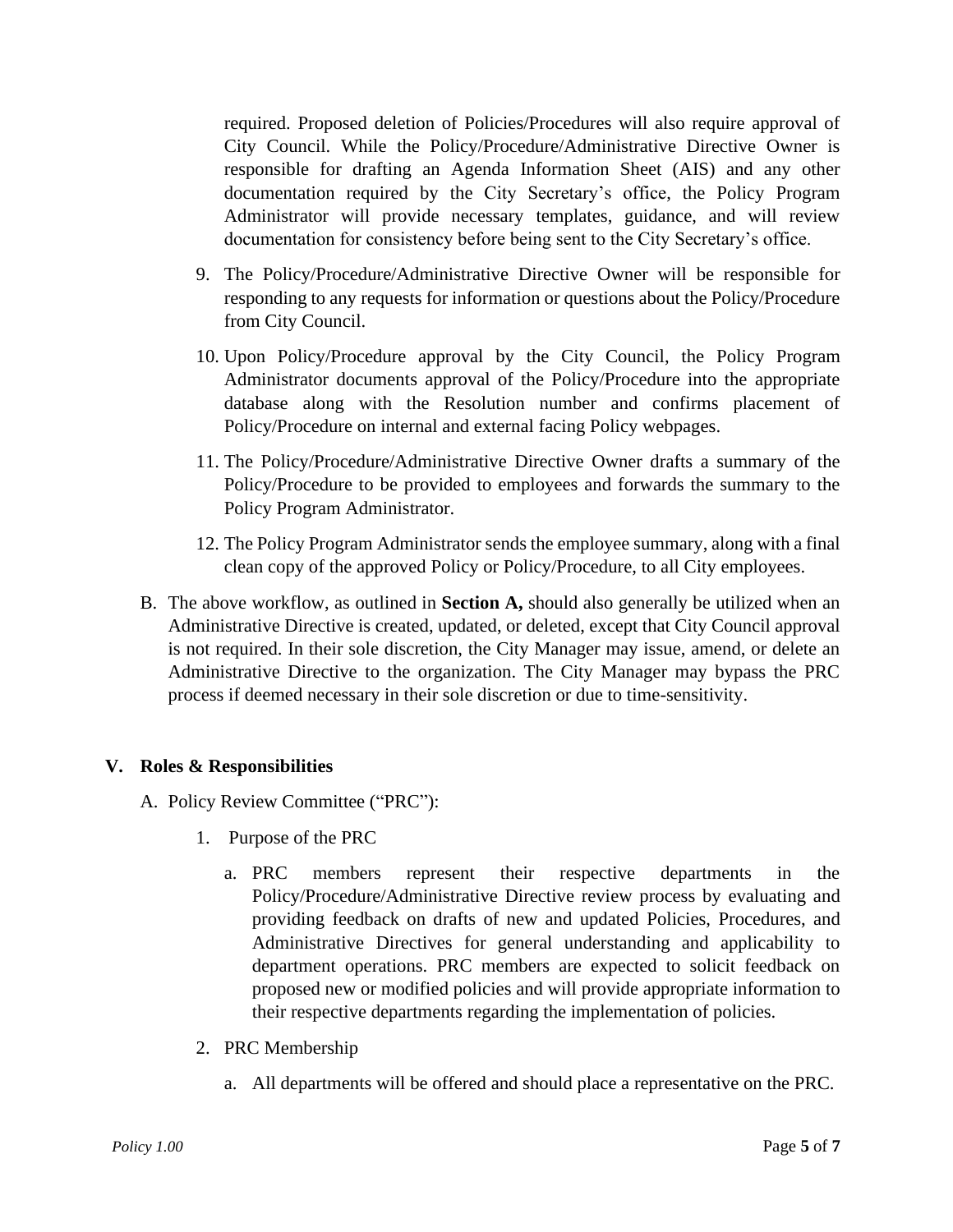- b. There may be additional participants from Human Resources, Compliance, and Legal that are considered members of the PRC for purposes of Policy, Procedure, and Administrative Directive review activities.
- 3. Review Timeframe
	- a. In general, PRC will be provided at least 10 business days to review and provide feedback on a new or proposed updated Policy, Procedure, or Administrative Directive. When reviewing, PRC members should be evaluating for understanding, clarity, and brevity. When PRC members have questions or feedback, they should communicate directly with the Policy, Procedure, or Administrative Directive Owner about the issue. If PRC members have questions or concerns about the PRC review process, they should communicate directly with the Policy Program Administrator.
	- b. While PRC members' feedback on Policies, Procedures, and Administrative Directives is valued, there is no guarantee that feedback or requested changes will be incorporated into the final Policy, Procedure, or Administrative Directive.
- B. Policy/Procedure/Administrative Directive Owner:
	- 1. Represents the department by performing an annual review of Policies, Procedures, and Administrative Directives.
	- 2. Determines whether training is required for a Policy, Procedure, or Administrative Directive and if so, develops and administers the training and tracks completion.
	- 3. Determines whether Supporting Documentation is required for a Policy, Procedure, or Administrative Directive and if so, provides Supporting Documentation to the Policy Program Administrator for placement on the internal facing Policy web page.
- C. Policy Program Administrator(s):
	- 1. Policy Program Administrator is responsible for providing Policy/Procedure/Administrative Directive program leadership to the PRC. The Policy Program Administrator will ensure expectations of PRC members are defined and understood, schedule meetings of the PRC as necessary, and maintain a current roster of PRC members, including ensuring that any PRC members leaving are replaced in a timely manner.
	- 2. Manages a regular review of Policies, Procedures, and Administrative Directives with a goal to establish a process where a review is done on each Policy, Procedure, and Administrative Directive annually.
	- 3. Defines governance requirements for the City's Policy, Procedure, and Administrative Directive program.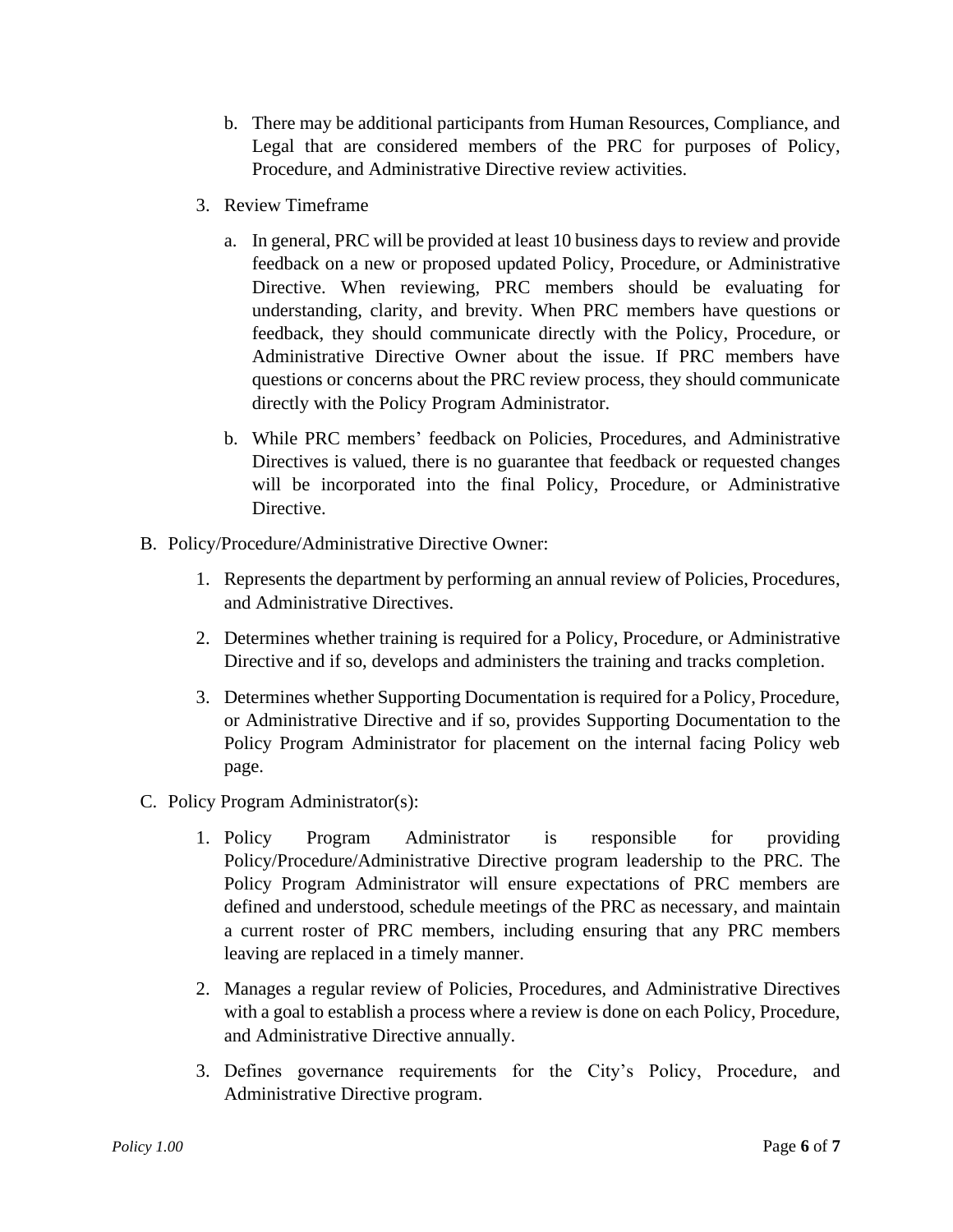- 4. Defines scope of items included in the Program.
- 5. Develops and approves templates.
- 6. Provides leadership to PRC activities.
- 7. Acts as a liaison and a coordinator between Departments, Legal, and City Manager's Office related to Policy/Procedure/Administrative Directive items.
- D. City Attorney's Office:
	- 1. Reviews and confirms that a proposed Policy, Procedure, or Administrative Directive does not conflict with applicable laws or regulations.

#### **REFERENCES**

• None

# **REVISION HISTORY**

| Revision | Policy Owner         | Summary                                                  |
|----------|----------------------|----------------------------------------------------------|
| Date     |                      |                                                          |
| tbd      | C. Moar, Compliance  | • Initial Policy Adoption                                |
|          | Officer (Compliance) | • Policy Statement Adopted by City Council on 03/22/2022 |